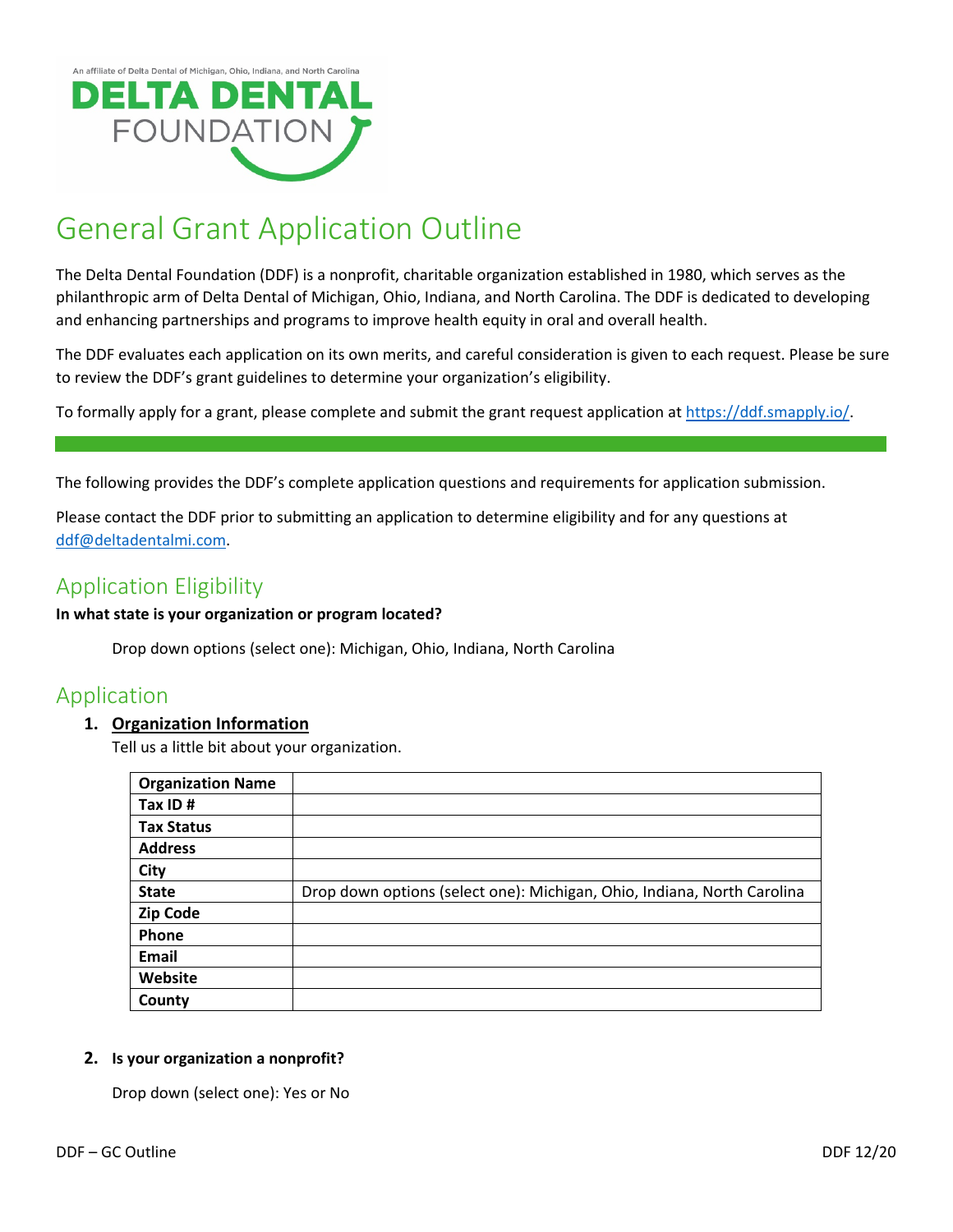#### **3. Organization Primary Contact Information**

| <b>Prefix</b>          |                                                                         |
|------------------------|-------------------------------------------------------------------------|
| <b>First Name</b>      |                                                                         |
| <b>Last Name</b>       |                                                                         |
| <b>Suffix</b>          |                                                                         |
| <b>Title</b>           |                                                                         |
| <b>Mailing Address</b> |                                                                         |
| City                   |                                                                         |
| <b>State</b>           | Drop down options (select one): Michigan, Ohio, Indiana, North Carolina |
| Zip code               |                                                                         |
| Phone                  |                                                                         |

#### **4. Applicant Contact Information**

 $\Box$  Same as Primary Contact (check if yes)

#### **5. Applicant Contact Information**

Please complete if not the same as primary contact.

| <b>Prefix</b>          |                                                                         |
|------------------------|-------------------------------------------------------------------------|
| <b>First Name</b>      |                                                                         |
| <b>Last Name</b>       |                                                                         |
| <b>Suffix</b>          |                                                                         |
| <b>Title</b>           |                                                                         |
| <b>Mailing address</b> |                                                                         |
| City                   |                                                                         |
| <b>State</b>           | Drop down options (select one): Michigan, Ohio, Indiana, North Carolina |
| Zip code               |                                                                         |
| Phone                  |                                                                         |
| Email                  |                                                                         |

#### **Project Information**

Tell us a little bit about your program.

#### **6. Program Title**

Enter the name or title of your organization's program/project.

#### **7. Area(s) of Focus**

Select the options that best describes your program. (Check all that apply)

- $\Box$  Increasing dental access to underserved and high-risk populations
- $\Box$  Identifying and reducing health disparities related to oral and overall health.
- $\Box$  Providing educational programming on the importance of oral health and how it relates to overall health
- $\Box$  Continuing education programs for the dental profession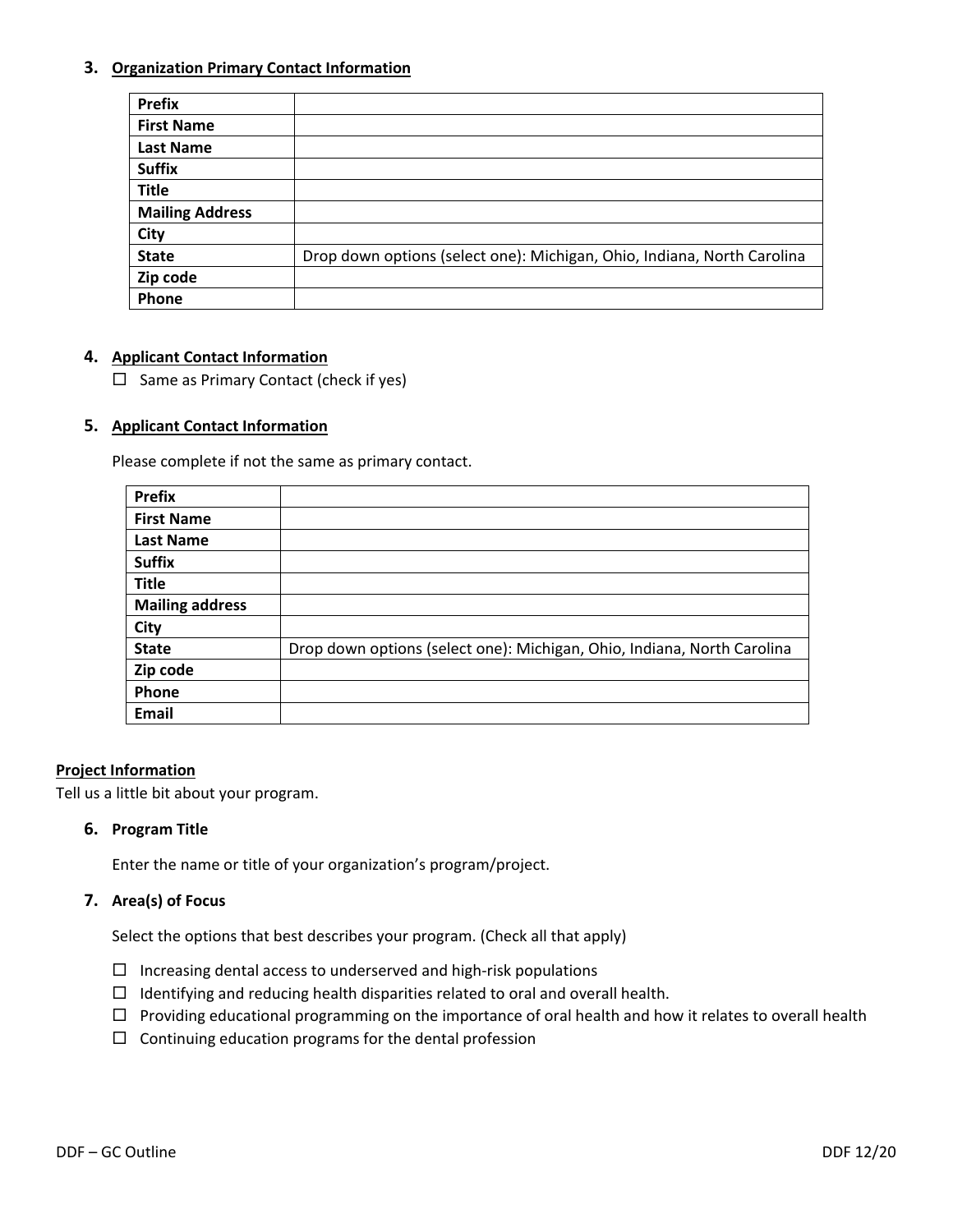#### **8. Priority Area(s)**

All programs must meet one of the following to qualify for funding. (Check all that apply)

- $\Box$  Increasing dental access to underserved and high-risk populations
- $\Box$  Age 1 dental visits
- $\Box$  Increasing access to care or oral health education for people with disabilities
- $\square$  Sealant programs
- $\square$  Equipment for safety net clinics
- $\Box$  Medical/dental/mental health integration
- $\Box$  Serving populations with barriers to care (LGBTQ, elderly/seniors, veterans, homeless, low-income, etc)
- $\Box$  Fluoridation programs
- $\Box$  Early childhood (Head Start, WIC, etc)
- $\Box$  Identifying and reducing health disparities related to oral and overall health
- □ Advocacy
- □ Research
- $\Box$  Providing educational programming on the importance of oral health and how it relates to overall health
- $\square$  BRUSH program
- $\square$  School programs
- $\square$  School-based dental clinic
- $\Box$  Mobile dental programs
- $\Box$  Continuing education programs for the dental profession

#### **9. What age group does your program serve?**

Select the option that best describes the age group your program.

- $\Box$  All ages
- $\Box$  Infants (0-2)
- $\Box$  Children (up to 18)
- $\Box$  Adults (over 18)
- $\Box$  Seniors (65+)

#### **10. What population does your program serve?**

Select all that your program focuses on.

- $\Box$  Individuals with disabilities
- $\Box$  LGBTO
- $\square$  Seniors
- □ Veterans
- Minorities (African American, Native American, Hispanic, etc.)
- $\square$  Low-income / Low-socioeconomic class
- $\square$  Homeless
- $\Box$  Infants/children (includes Head Start, WIC, etc)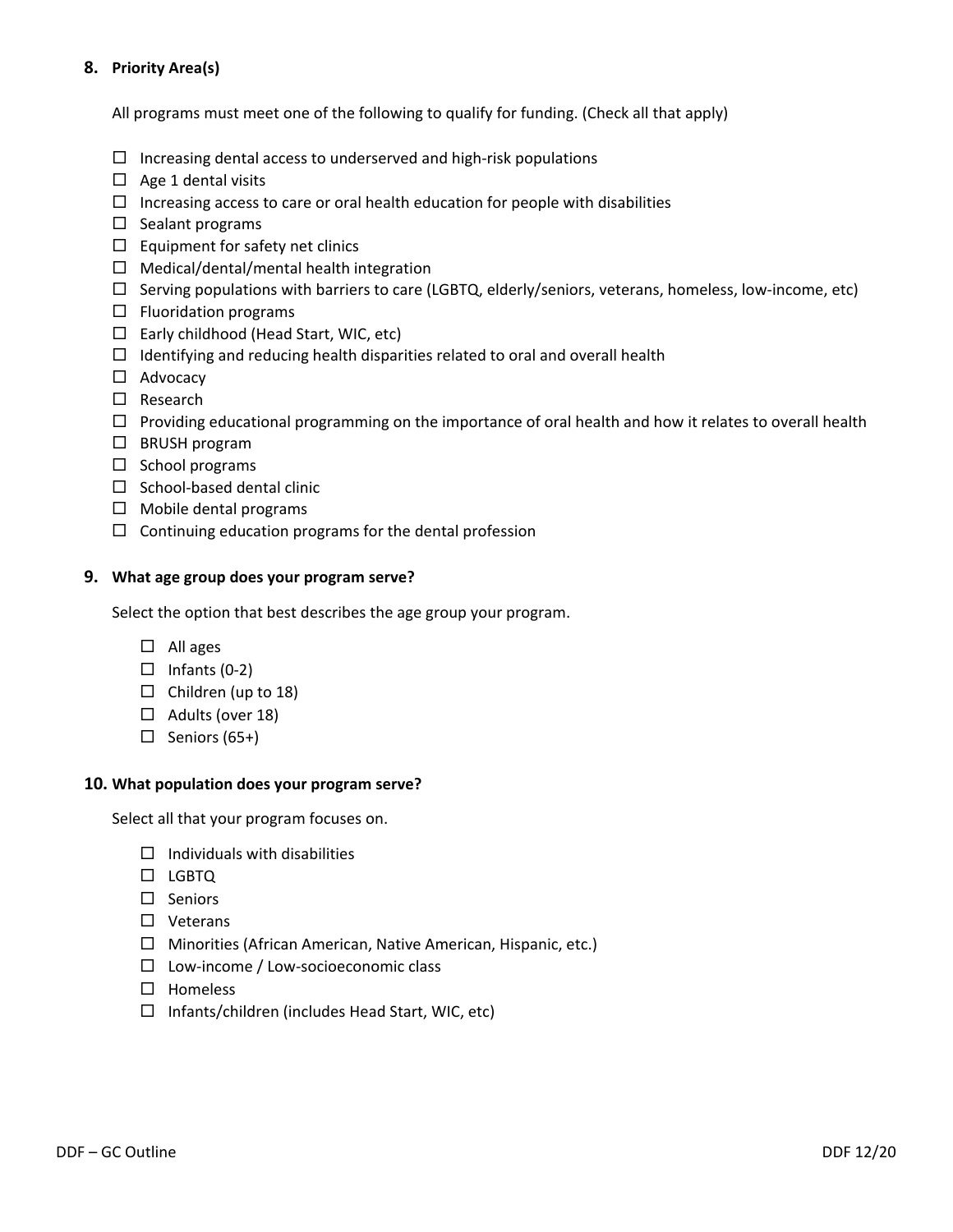#### **11. Race Served**

If you have this data available, please indicate the percentage known below.

| % Caucasian                        |  |
|------------------------------------|--|
| % Black/African American           |  |
| % Asian                            |  |
| % Native American/Alaskan Native   |  |
| % Native Hawaiian/Pacific Islander |  |
| % Other                            |  |

#### **12. Percent Known Poverty Level**

If you have this data available, please indicate the percentage known below.

| % Patients at or Below 100% of Federal Poverty Guideline |  |
|----------------------------------------------------------|--|
| % Patients at or Below 200% of Federal Poverty Guideline |  |

#### **13. Percent Known Insurance Status**

If you have this data available, please indicate the percentage known below.

| % None/Uninsured Patients |  |
|---------------------------|--|
| % Medicaid/CHIP Patients  |  |
| % Medicare Patients       |  |

#### **14. Which state(s) does your program serve?**

Select the state(s) which your program's funding will impact. (Check all that apply)

- $\square$  Indiana
- $\square$  Michigan
- $\square$  Ohio
- □ North Carolina

#### **15. County or Counties Served**

Select all counties, within the respective states, that will be impacted by this funding request. (Check all that apply)

#### **16. About how many people do you anticipate will participate in this program?**

Estimate the number of lives your program will reach. (Numeric values only.)

#### **17. Total Cost of Program**

Estimate the total budget need to support your program. (Numeric values only.)

#### **18. Amount Requested**

Provide the dollar amount being requested from the DDF. (Numeric values only.)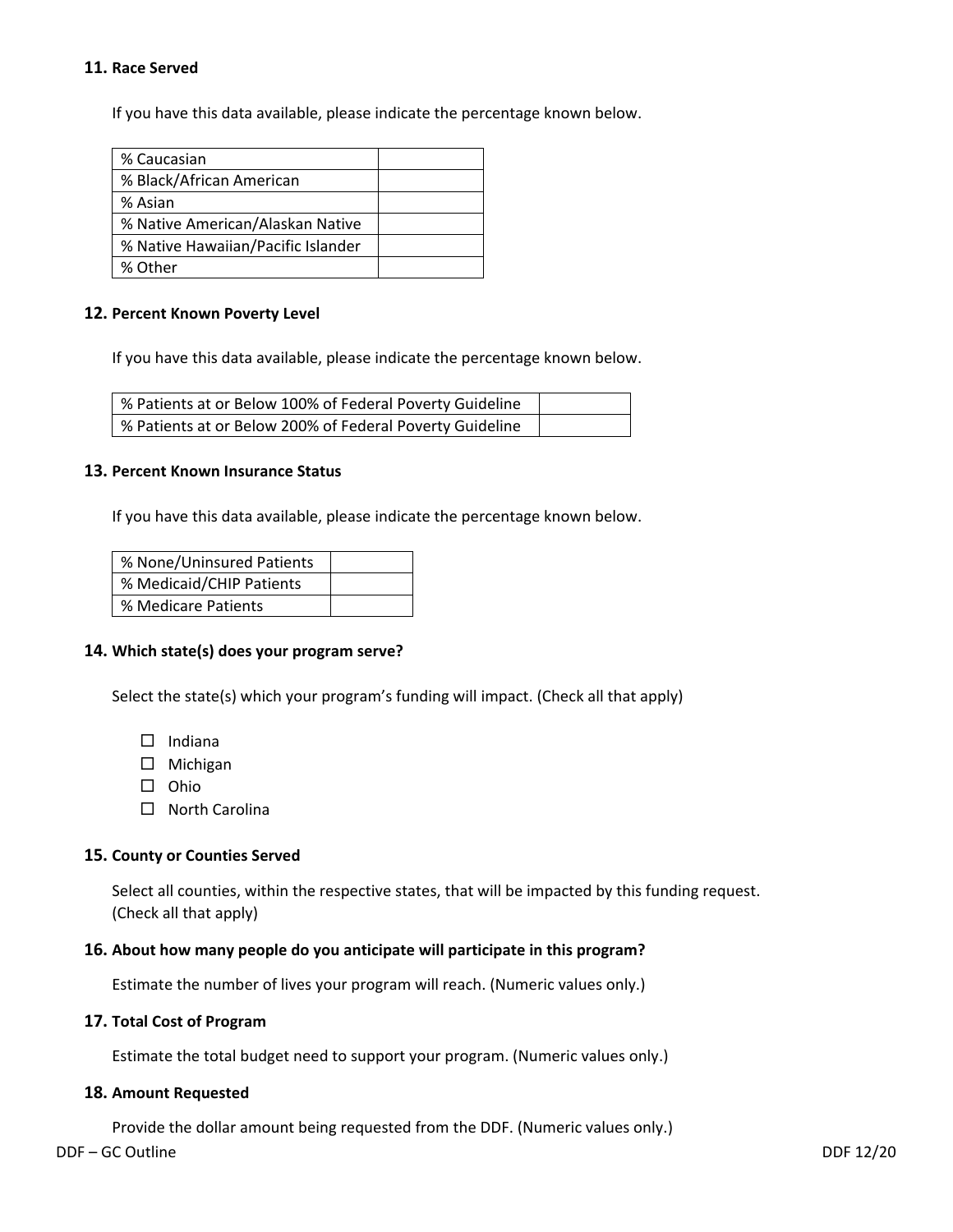#### **19. Are you seeking other sponsors or funding?**

Drop down (select one): Yes or No

#### **If yes, please describe:**

List all funding partners (federal, state, local, etc.) and any other funding sources you have secured for this project.

#### **20. Is your organization providing any funding for this program?**

Drop down (select one): Yes or No

**If yes, indicate amount:** (Numeric values only.)

- **21. Program Start Date:** Indicate estimated start date of your program. (MM/DD/YYYY)
- **22. Program End Date:** Indicate estimated end date of your program. (MM/DD/YYYY) If ongoing, please leave blank.
- **23. Date the funds are requested:** Indicate to date you are requesting funds to be distributed. (MM/DD/YYYY)

#### **24. Provide a brief description of the program for which funds are requested.**

Describe your funding request including the purpose and expected overall change your organization expects to see as a result.

#### **25. What is unique about your program and why should DDF fund it?**

Describe what distinctively sets your organization apart.

#### **26. Describe follow-up activities or evaluation processes that are a part of this program.**

How do you plan to track or measure the effectiveness of your program/organization?

#### **27. How did you hear about this grant opportunity?**

Please provide where you heard about DDF and this grant opportunity.

#### **28. How has your organization been impacted by COVID-19 and what adjustments have been made as a result?**

What, if any, obstacles has your organization come up against within the last year and what changes has your organization had to make due to those difficulties.

### Budget Requirements/Requests

Outline the budget requirements for the program. Make sure to provide as much detail as possible by separating out the line items appropriately.

File types accepted include: .pdf, .doc, .docx, .xls or .xlsx

### Financials

If your organization is a 501(c)(3) organization, we require a copy of the most recent Form 990 or most recent copy of your organization's audited financials.

File types accepted include: .pdf, .doc, .docx, .xls or .xlsx